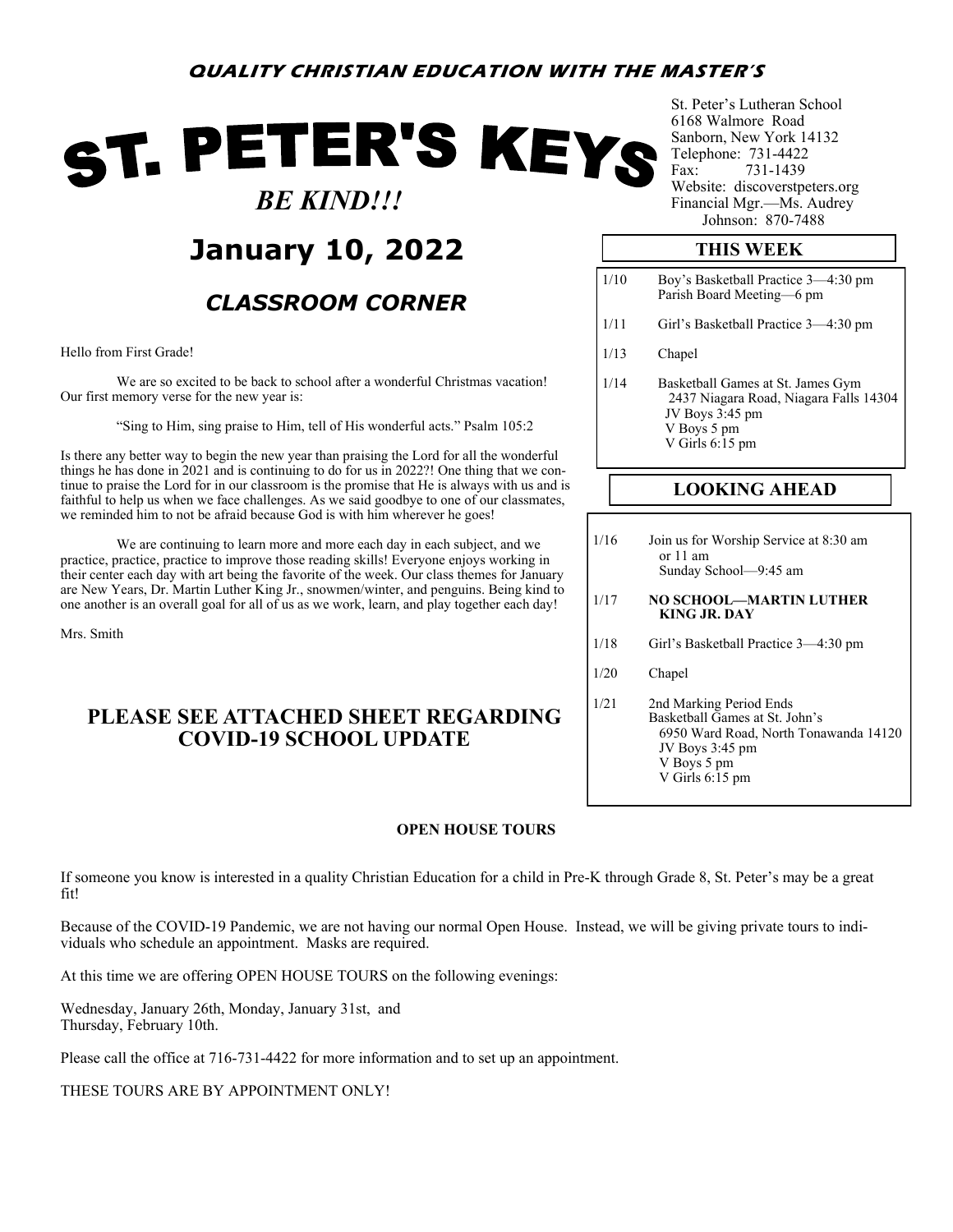#### **BISON'S CHILDREN'S SCHOLARSHIP FUND**

The Bison's Children Scholarship Fund (for students entering K -8) will be accepting Pre-Application for funding for the 2022- 2023 school year beginning January 1, 2022. The **Pre-Application is only for families NEW to Bison's.** The deadline to apply is February 28th. Scholarships are awarded using a lottery system from all submitted pre-application forms and all applicants will be notified of lottery results via email on March 1st. Current families enrolled in Bison's will receive an email with a link to complete the renewal process and add siblings on February 22nd.

For more information, see the attached and visit www.bisonfund.com or call 716-854-0869.

#### **REMINDER……SCHOOL/EVENT CANCELLATION NOTIFICATIONS**

Just a reminder …….you can receive St. Peter's cancellation messages sent directly to your phone.

- 1. If you have a smartphone, get push notifications. On your iPhone or Android phone, open your web browser and go to the following link: rmd.at/stpeters88. Follow the instructions to sign up for Remind. You will be prompted to download the mobile app. (Thank you to all who have already signed up for this Remind App.)
- 2. If you don't have a smartphone, get text notifications. Text the message@stpeters88 to the number 81010. If you are having trouble with 81010, try texting @stpeters88 to (716)4024972.
- 3. Don't have a mobile phone? Go to rmd.at/peters88 on a desktop computer to sign up for email notifications.

Message you may receive will be in regards to school closings or event cancellations. Keep in mind if Niagara Wheatfield is closed due to inclement weather, we will be closed as well. We also post school closings on Television Channels 2, 4, and 7.

#### **YEARBOOKS FOR SALE**

If you did not order a yearbook with your picture package in the fall, please order online at inter-state.com/order and enter code: 66825T. Online ordering only. All online orders must be placed by Friday, February 25, 2022. See the attached flyer for more information.

As we do not have information who ordered a yearbook, if you are unsure if you ordered, please contact Inter-state.

# LET'S GO